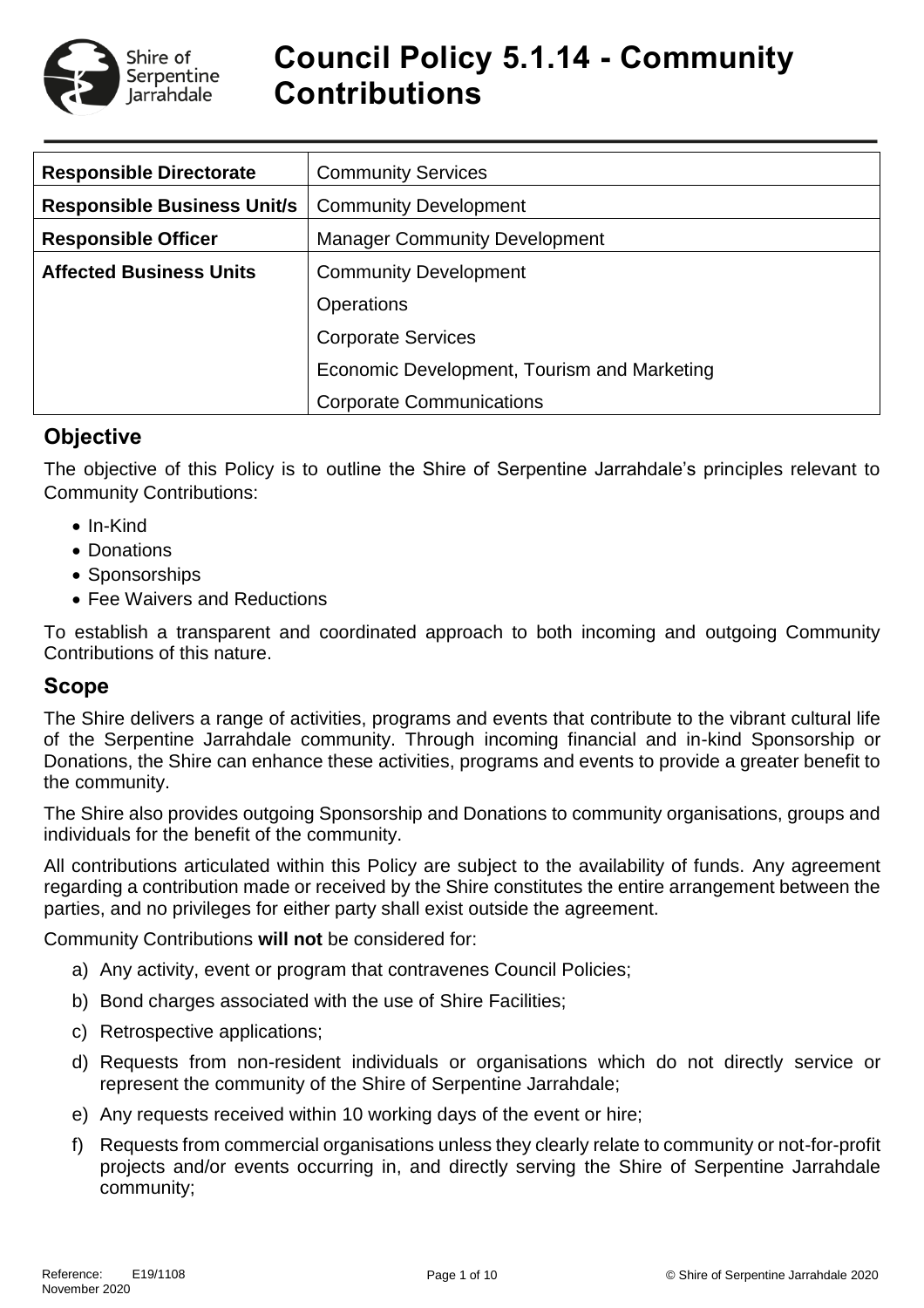- i) Requests from organisations who have notices from the Shire (or are involved with legal action) pertaining to outstanding debts of 30 days or more;
- j) State and Federal government organisations (unless the contribution is a donation made under the School Book Awards program or substantial benefit to the broad Shire of Serpentine Jarrahdale community is established).

This Policy excludes gifts given and received by the Shire.

This Policy also excludes grants given or received by the Shire (see Council Policy 5.1.7 - Community Funding)

# **Policy**

# **Introduction**

Community Contributions aim to provide assistance to individuals and incorporated local community groups that can deliver measureable benefits and outcomes in one or more of the following target areas:

- Community Development
- Sport and Recreation
- Economic Development
- Environment and Heritage
- Culture and the Arts
- Education and Leadership
- Health and Wellbeing
- Community Safety and Resilience

#### **Contribution Categories**

#### **In-kind Contribution**

In-kind Contributions refer to the provision of Shire equipment, services or products free of charge. These contributions represent a cost to the Shire, however there is no set charge articulated within the Schedule of Fees and Charges.

*Examples of in-kind contributions include but are not limited to:*

- Use of equipment.
- Officer time.
- Engineered drawings.
- Project management.

In-kind contributions may be made by the Shire where there is a significant community benefit associated with the request, and a financial contribution does not represent best value for money or obtain the most desirable outcome.

#### **Donations**

Donations refer to the provision of cash or items of value, towards an initiative that aligns with key objectives with no return benefit expected.

# *Outgoing Donations*

Assets or physical items to be donated to a third party are to follow Asset Disposal policies and practices.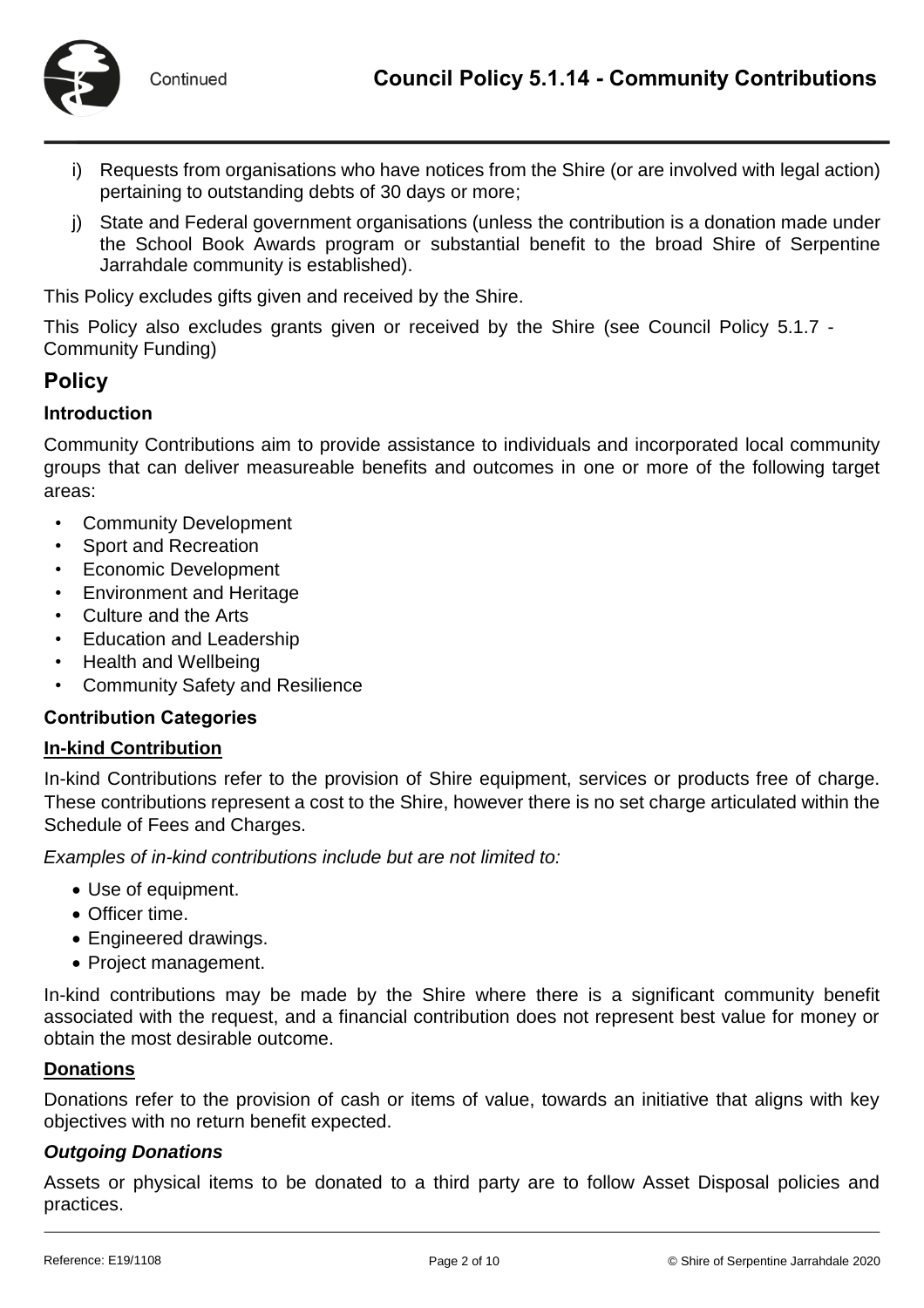

## *Acceptable donations to third parties*

It is preferable for organisations to request funding via a community grant process. However, it is acknowledged that in some instances a donation is a more appropriate contribution. These might include charity, community organisations, events or extraordinary crisis support. Donations are a direct, one-off contribution to the organisation or party and do not require an acquittal.

The donation may be used for general purposes or allocated to a specific activity to a maximum value of \$500 (ex GST).

*Examples of acceptable donation from the Shire may include, but not be limited to:*

- *Registered community or charitable organisations seeking ad hoc or crisis funding.*
- *Event or activity that displays a strong and relevant benefit to the local community, but is unable to meet requirements for a community grant.*

Whilst recognition is not expected, it may be requested if appropriate to the circumstances.

#### *Individuals*

The Shire offers two opportunities to assist individuals via a donation.

• Sporting Travel Grant

Residents of the Shire are eligible for up to \$200 (ex GST) per person to assist with expenses associated with competing in a national or international sporting competition, where their participation has transpired via a formal selection process.

Where more than three applications from a single team are received, the sum of \$500 (ex GST) will be donated to the whole team rather than the individuals.

A maximum of one successful application per person per financial year is permitted.

• Youth Leadership and Training

Residents of the Shire between the ages of 12 and 25 are eligible to receive up to \$200 (ex GST) per person towards costs associated with youth leadership and training opportunities. These donations are only available to participants. Coaches, support staff and chaperones are not eligible to apply.

Only one successful application per person per financial year is permitted.

#### *Unacceptable donations to third parties*

Examples of unacceptable donation may include, but not be limited to:

- General funding request for donations relevant to staffing and administration costs i.e. the Shire will not cover the day-to-day operational expenses incurred by community organisations.
- To political parties or groups.
- To individuals for personal use that does not meet the criteria under acceptable donation to third parties.

# *Incoming Donations*

All offers to donate or contribute to the Shire are to be made in writing to the Shire.

Incoming donations are to be approved in accordance with the following values:

| Value (ex GST)                                                    | <b>Approving Officer</b>                             |  |  |
|-------------------------------------------------------------------|------------------------------------------------------|--|--|
| Library Resources to max value \$1,000   Manager Library Services |                                                      |  |  |
|                                                                   | Director Community Services, Director Infrastructure |  |  |
| Financial Value up to \$30,000                                    | Services or CEO                                      |  |  |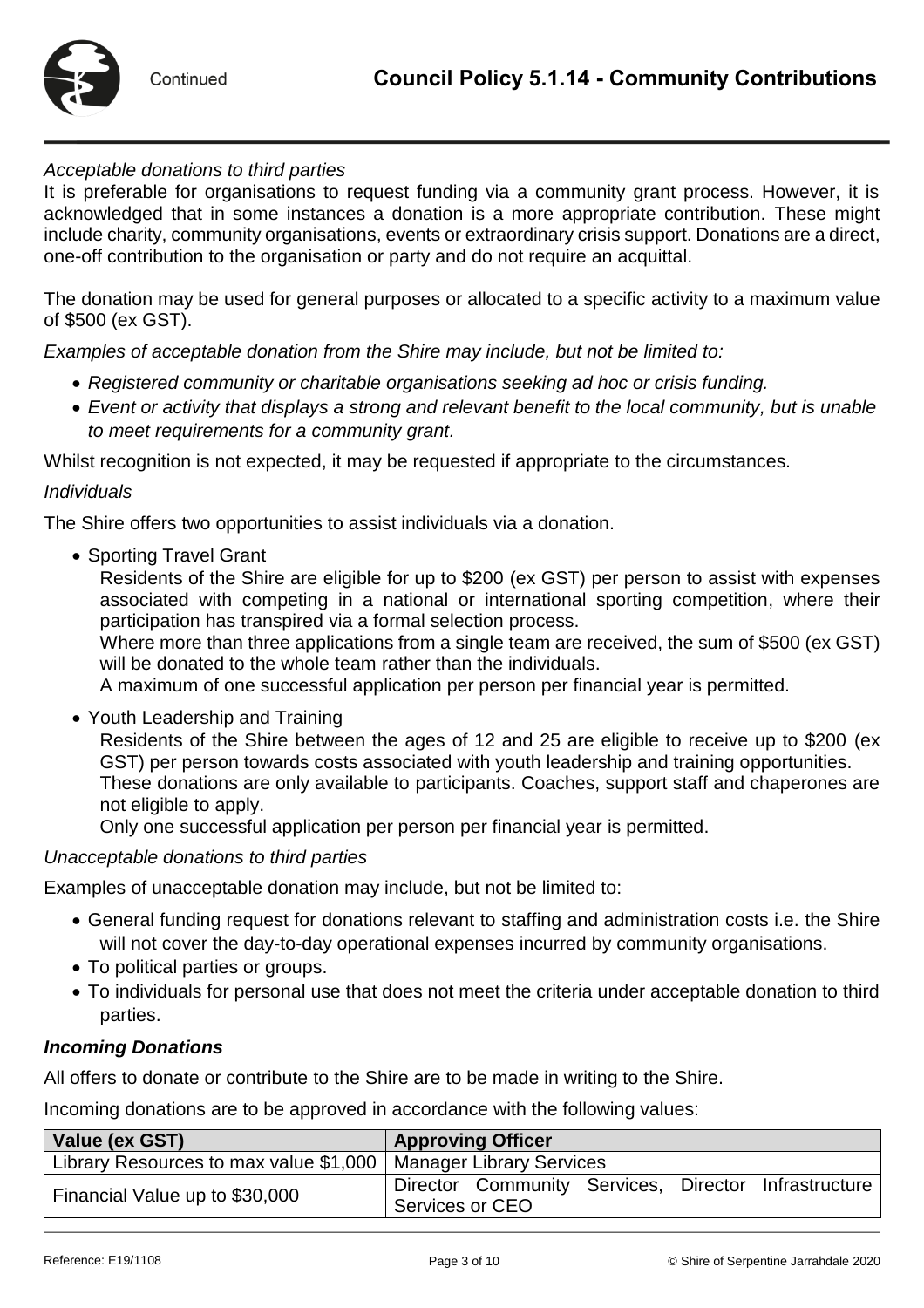

| Value (ex GST)                       | <b>Approving Officer</b>       |
|--------------------------------------|--------------------------------|
| Financial Value \$30,001 - \$100,000 | <b>Chief Executive Officer</b> |

All donations over the value of \$100,000 (ex GST) are to be approved by Council.

Shire Officers are to assess whether the donation can be used in the way the donor has requested prior to accepting the donation. This includes any public recognition or acknowledgment requested by the prospective donor.

Donations of public facilities or contributions towards public facilities can only be accepted where the donation is in the community's best interests. This should be guided by the Shire's:

- Adopted Strategic Community Plan.
- Relevant Land Management Plan/s for the public land on which the facility is to be located.
- Council's work program or priority list for that type of facility.
- Relevant Council policy and/or strategies that relates to the nature of the donation.

Items are to be assessed pertinent to ongoing costs and implications of owning the item prior to acceptance. This includes (but is not limited to) insurance and maintenance requirements, as all such costs will transfer to the Shire upon receipt of the article. Where it cannot be demonstrated that the Shire has the ability to meet ongoing costs, the donation is to be declined.

The Shire does not have deductible gift recipient (DGR) status. A receipt can be issued for financial contributions, but no tax deductible receipts will be issued to donors. Donors will need to seek independent financial advice regarding tax and GST implications.

## *Acceptable donations to the Shire*

An acceptable donation is one deemed to represent an appropriate sum of money or in-kind items/goods/services from an external organisation for a project or activity that falls within the normal scope of Shire services.

The reasons for the donation need to be considered and assessed accordingly before acceptance, with the Shire to evaluate:

- Whether the donation is in the best interest of the public.
- Public accountability and perception towards the donation.
- Potential risks and potential benefits of the donation.

It is equally important that the entity making the donation is considered, and the entity makes clear the purpose of their donation.

Generally, conditional donations are only accepted where these conditions can be met within a three year period. Should it not be possible to fulfil the conditions of the donor at any time within the designated period, this will be disclosed as soon as it becomes apparent, at the earliest possible opportunity.

Any donations offered subject to indefinite conditions, or that must be sustained post a three year period are only considered by the CEO, by exception. Such donations would need to demonstrate a significant community benefit.

Examples of acceptable donations to the Shire (subject to any applicable Council Policy requirements) may include, but are not limited to:

 Financial donation, including offers of donation of, or towards, public facilities on public land or the purchase of land. Public facilities including buildings (kiosks, lights, shelters, sheds etc) and structures (benches, playground equipment, barbeques, walkways etc).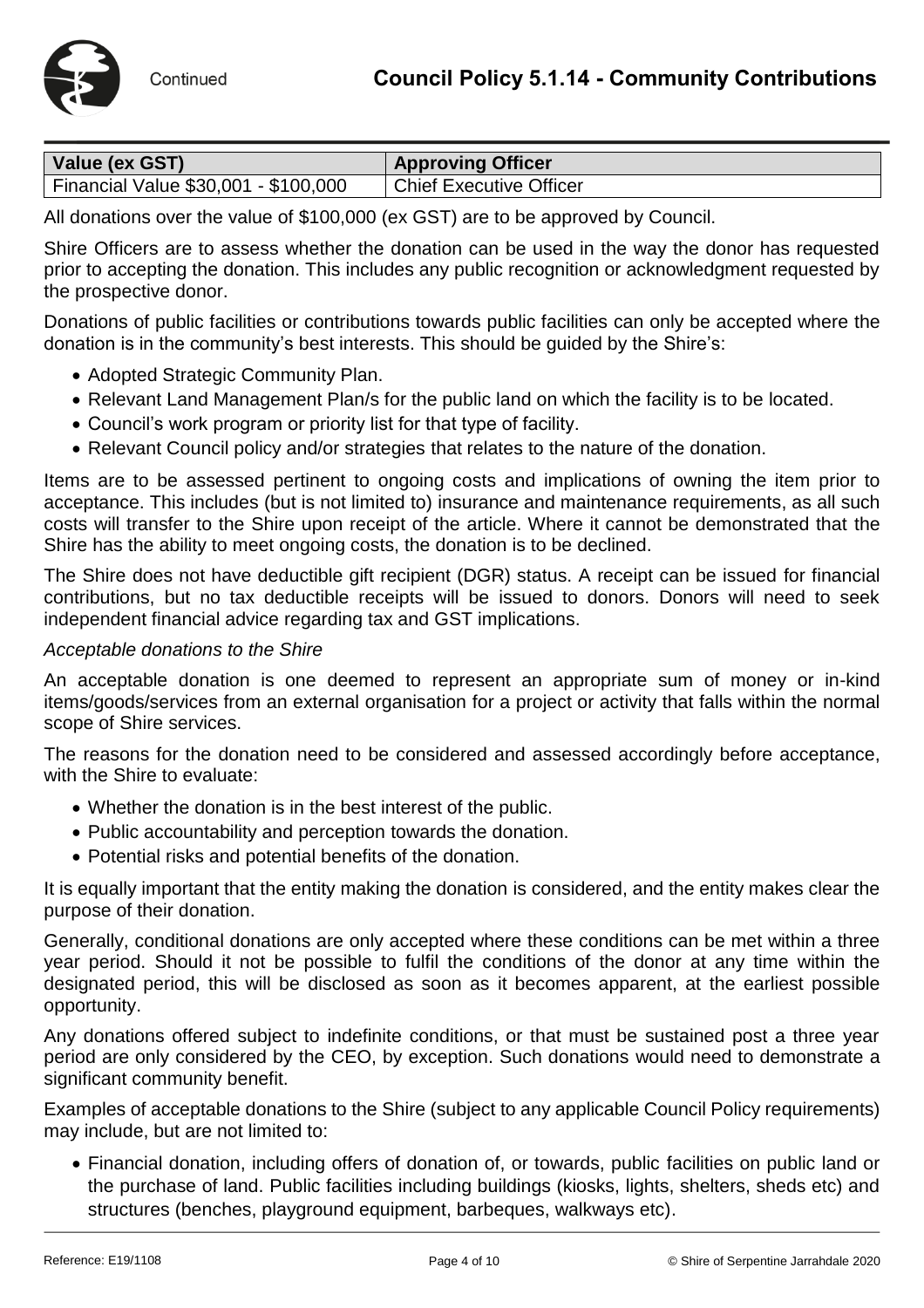

- Library resources which meet accepted public library standards for content and condition.
- Documents, photographs, memorabilia, artefacts, diaries and records of historical and/or cultural significance.
- Artworks created by local artists for display in public places or which record events or local cultural/historical significance.

# *Unacceptable donations to the Shire*

Examples of unacceptable donation may include, but are not limited to:

- Artworks or other objects including books that are deemed to be offensive or inappropriate for other reasons.
- Books that are supplied in large quantities by publishers (where the provision of these books is not philanthropic, but for promotion or advertising).
- Financial donation that may infer excessive restrictions or exclusivity of use or benefit to only the donor or another individual or group.

# **Sponsorship**

A sponsorship is a commercial arrangement in which a sponsor provides a financial contribution or in kind support to an activity in return for certain specified benefits.

There are two components to sponsorship relevant to this policy. These are:

- Shire providing sponsorship to a community event, organisation or individual, either through the provision of financial; in-kind support; or both (outgoing Sponsorship).
- Shire receiving financial and/or in-kind support from a commercial or external organisation, in exchange for public recognition or association, to provide a facility or activity for the community (incoming Sponsorship).

Sponsorship does not include:

- Selling advertising space.
- Consultancies.
- Grants, including funding agreements and community grants.
- Gifts, donations, bequests or endowments.

Sponsorship is not philanthropic. Sponsors can expect to receive a reciprocal benefit beyond a modest acknowledgement.

All sponsorships (incoming and outgoing) are to be approved in accordance with the following values:

| Value (ex GST)       | <b>Approving Officer</b>                                             |
|----------------------|----------------------------------------------------------------------|
| Up to \$30,000       | Director Community Services, Director Infrastructure Services or CEO |
| \$30,001 - \$100,000 | <b>Chief Executive Officer</b>                                       |

All sponsorships over the value of \$100,000 (ex GST) are to be approved by Council.

# *Outgoing Sponsorship*

The Shire may wish to undertake sponsorship of an event or activity that is organised or managed by an external organisation. The organisation/activity/event may be not-for-profit or commercial in nature.

The Shire may undertake a sponsorship of such an event if it has an expectation that it will receive agreed benefits that may include, though not limited to: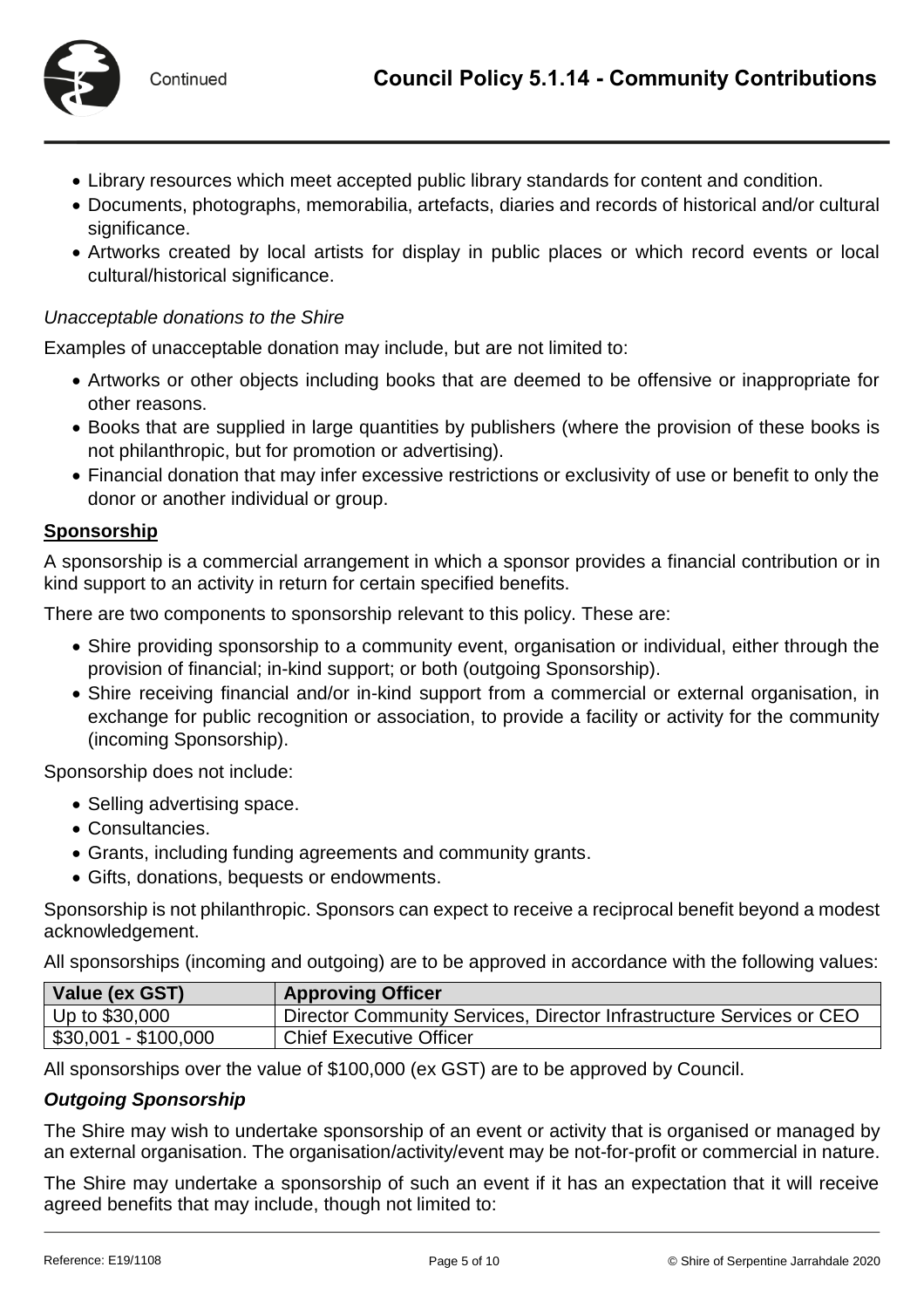

- Appropriate branding and profile raising opportunities;
- Ability to leverage support through community attendance or staging of display/complementary event where appropriate;
- Ability to reach traditional and non-traditional audiences; and
- Is seen to be supporting a worthwhile cause or activity within the community.

Sponsorship arrangements may require the acquittal of funds. In these circumstances, a satisfactory acquittal must be submitted within six months of the completion of the event, project or activity demonstrating how the funding was spent to achieve the agreed outcomes.

Failure to provide satisfactory acquittal will render the organisation ineligible for future sponsorships or community grants until such acquittal is provided to the satisfaction of the Shire.

Organisations are to apply for sponsorship in writing to the Shire. Sponsorship is only granted to suitable activities and acceptable recipients, in line with the target areas outlined in this policy.

## *Acceptable sponsorships to third parties*

Activities suitable for granting sponsorship are generally non-core, non-operational activities relevant to the shire, including but not limited to:

- Festivals and events not coordinated by the Shire.
- Competitions or corporate activities/conferences that attract significant attention to the region.
- Community education activities.
- Conferences.
- Economic Development opportunities.

#### Benefits to the Shire for providing sponsorship

Demonstrated benefits to the Shire in return for sponsorship are to include one or more of the following:

- Opportunities to promote key messages, programs and activities of the Shire.
- Development or enhancement of key stakeholder relationships.
- Provision of immediate and/or sustained community benefit in accordance with Council's overall mission and desired outcomes.
- Connection with a reputable recipient could enhance Council's image and reputation.
- Facilitate community, cultural and economic development.

#### Benefits to a recipient of Shire sponsorship

Demonstrated benefits to the recipient receiving sponsorship may include one or all of the following:

- Building key relationships with government and community bodies.
- The delivery of activities that could not otherwise proceed or be undertaken to the same extent.
- Enhancing the recipient's image and reputation via connection with the Shire of Serpentine Jarrahdale.
- Achieve greater community awareness or public profile for the recipient.

# *Incoming Sponsorship*

The Shire of Serpentine Jarrahdale may consider opportunities to maximise returns from assets and develop new income streams through strategic corporate sponsorship with private organisations or service providers.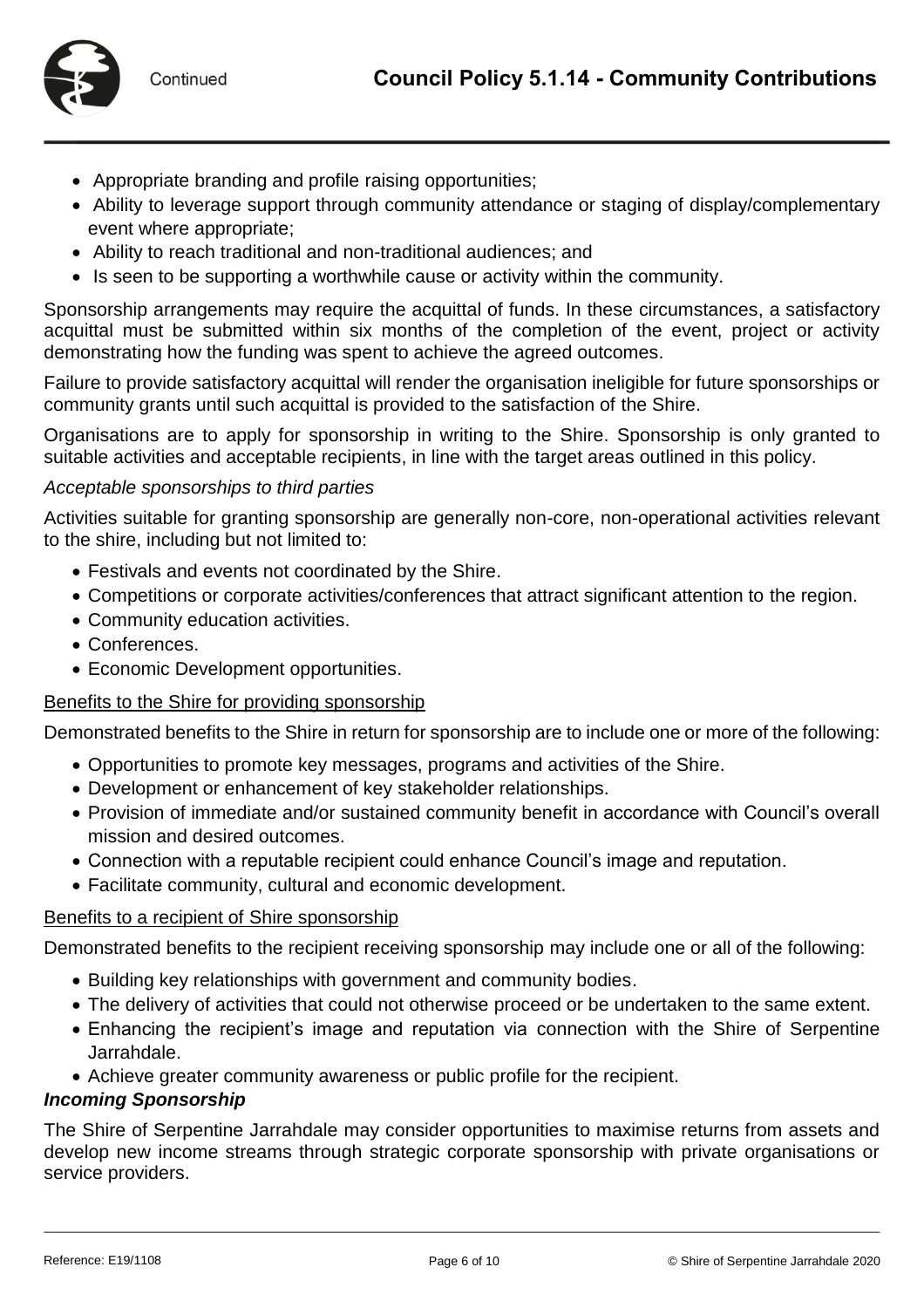

Any income or contra services obtained from sponsorship would go towards delivering or improving the services provided by the Shire of Serpentine Jarrahdale, or reducing the costs associated with that particular program or service.

New sponsorship arrangements with any business or individual that is currently tendering for work with the Shire of Serpentine Jarrahdale cannot be considered.

In a situation where a current supplier of goods or services seeks to undertake some kind of sponsorship, Officers involved in the procurement or contract management of that service are not to be involved in the sponsorship negotiations. Current or future sponsorship is not considered as part of any procurement criteria.

All incoming sponsorship arrangements approved by Council in excess of \$100,000 (ex GST) are to be described in the Shire of Serpentine Jarrahdale Annual Report.

# *Acceptable sponsorships to the Shire*

The objectives and products of potential sponsors (including parent companies or subsidiaries) must not conflict with the values and the objectives of the Shire.

Activities suitable for achieving and granting sponsorship are generally activities that can be enhanced via additional contribution or support offered by external parties, including but not limited to:

- Festivals and events.
- Tourism and/or economic development opportunities.
- Shire buildings or major assets (e.g. naming rights), vehicles or minor assets on a case by case basis.

# Benefits to a sponsor

The Shire of Serpentine Jarrahdale can recognise corporate sponsors in a number of ways.

The extent of such recognition is determined in relation to the level and nature of the sponsorship. Forms of benefits may include:

- Temporary signage.
- Media release and seeking of associated media or promotional opportunities including discounted or gratis advertising.
- Invitations to selected Shire or Council functions.
- Printing of the sponsor's name and logo in the Shire's external publications.
- Naming rights for an event, building, etc. for the term of the sponsorship.
- Award or trophy in the sponsor's name and publicly presented.
- Right to use the asset, service, event, name and logo, etc. in sponsor's advertising and sales promotion in a form to be mutually agreed.
- Event facilities, which may include hospitality, free preferential seats, event functions, award presentation, car parking, VIP functions, etc.
- Merchandising of goods at selected points of sale.
- Static display in the foyer of the Shire's Civic Centre or other Shire-owned facility in a form to be mutually agreed.
- Professional footage and photography of the asset, service, event, etc, for use by the sponsor in a form to be mutually agreed.
- Use of the asset or facility, subject to approval in each individual case, in static displays or for an activity of the sponsor when not required for Shire use.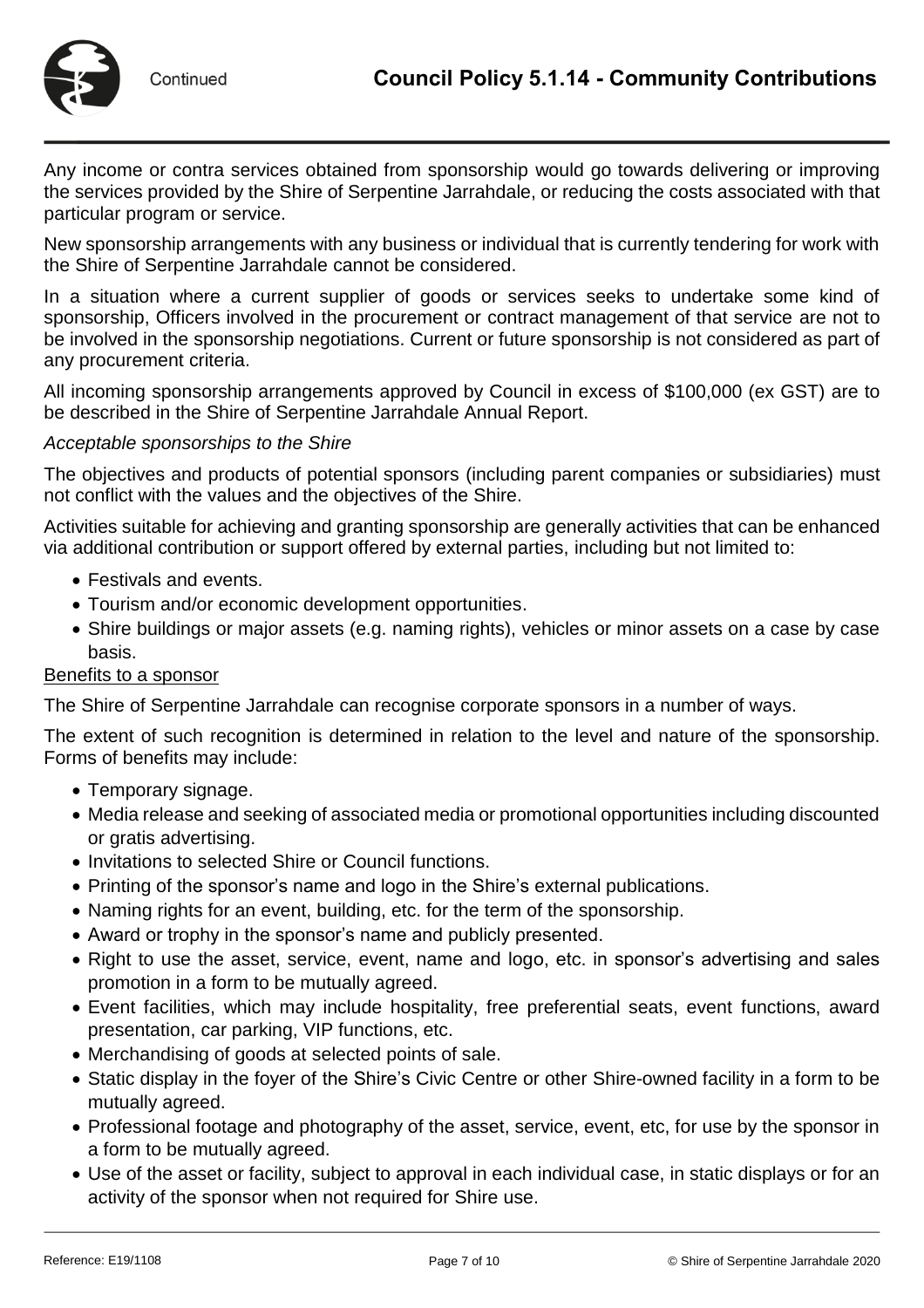

- Opportunity for sponsor's name and/or logo to be promoted through appropriate general advertising by the Shire.
- Opportunity for the sponsor's name and/or logo to be promoted on the Shire's website and a link to be provided to the sponsor's website for a specified time period.

# Benefits to the Shire for accepting sponsorship

Benefits to the Shire in receiving sponsorship may include one or all of the following:

- Connection with a reputable sponsor to enhance the Shire's image and reputation.
- Enhance the Shire's ability to undertake beneficial non-core activities that could not otherwise be delivered or undertaken to the same extent.
- Reduce the cost of a particular event or activity, or enable it, to be expanded or enhanced to the overall benefit of the local community.
- Achieve greater community awareness or public profile for the Shire, or for a particular service, program or product, than may otherwise have been possible.

## *Unacceptable sponsorships to the Shire*

The Shire of Serpentine Jarrahdale will not enter into sponsorship agreements with organisations, companies, partnerships, or sole traders:

- Involved in the manufacture, distribution and wholesaling of tobacco and tobacco-related products.
- Involved in the manufacture, distribution and wholesaling of alcoholic products, where such sponsorship is relevant to services, programs or activities for youth and children.
- Involved in any illegal activities.
- Whose services or products are injurious to health, or are perceived to be in conflict with the Shire's policies and responsibilities to the community and do not support the goals of the Shire's Health and Wellbeing Strategy.
- Who are in legal conflict with the Shire.
- A sponsorship agreement should not impose or imply conditions that would limit, or appear to limit, the Shire's ability to carry out its functions fully and impartially. Activities where sponsor involvement could compromise or be seen to compromise Council's ability to exercise its role impartially on behalf of the community or could diminish the public's confidence are not suitable for sponsorship.
- Where the cost of managing and evaluating the sponsorship outweighs the dollar value of the sponsorship.
- The sponsorship conflicts or is seen to conflict with the objectives, policies and planning controls of the Shire.

# *Restrictions and considerations*

Where sponsorship involves a sponsor supplying a product:

- Commercial products or services associated with the sponsor, recipient or any third party are not to be publically endorsed outside of the agreed sponsorship activities.
- That product must still be evaluated for its fitness for purpose against objective criteria, relevant to needs.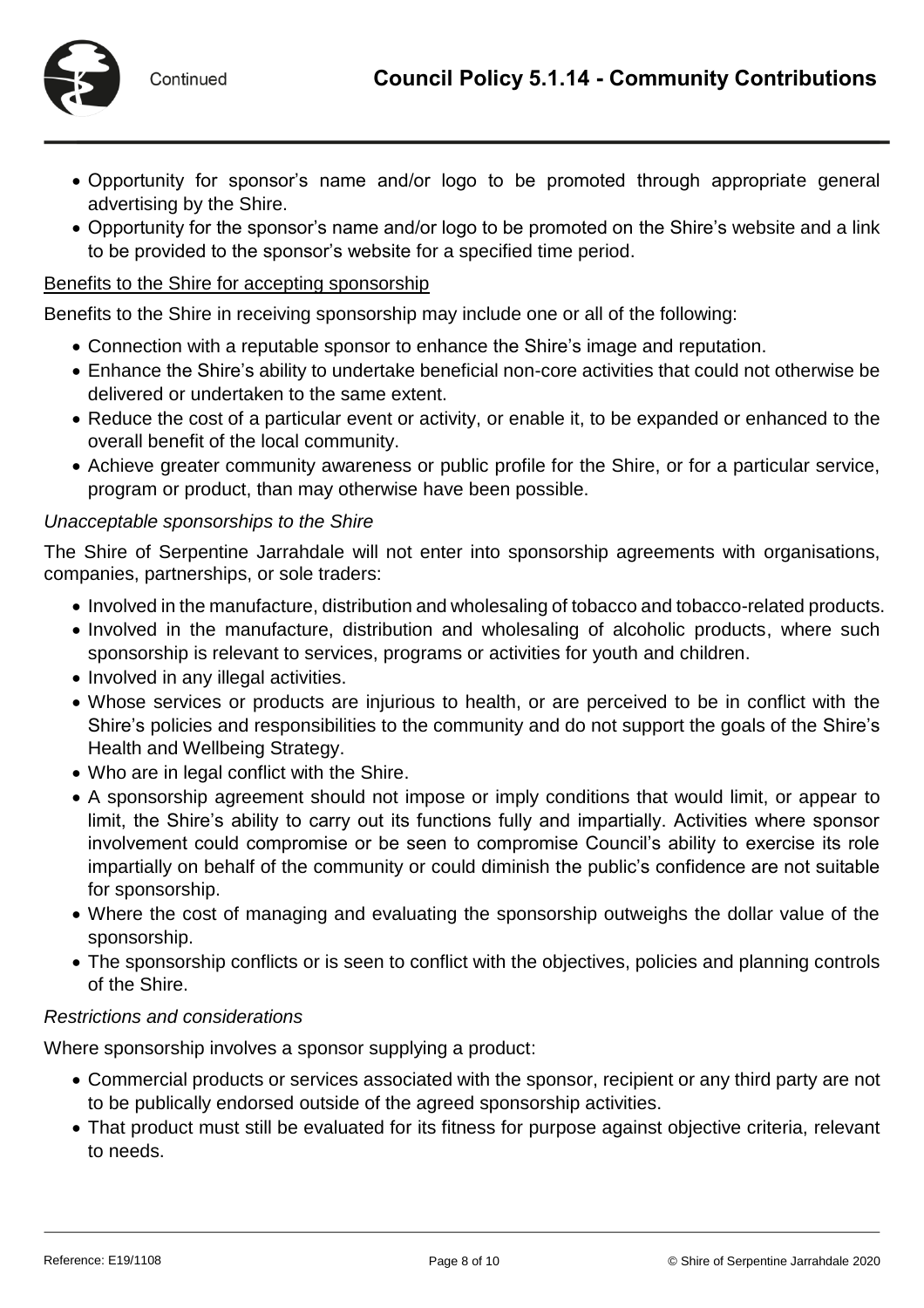# **Community Fee Waivers and Fee Reductions**

The Shire owns and operates various facilities for casual, event and seasonal hire as a service provided to the community. A community group may apply for a reduction or a waiver of the applicable Fees and Charges for facility or reserve hire, (as detailed within the Council adopted Schedule of Fees and Charges), for events or casual bookings via a written request to the Shire articulating:

- The fees and correlating amount requested to be waived;
- A brief description of the community benefit of waiving fees;
- A brief description of the club benefit of waiving fees; and
- Current (or anticipated) membership and attendance numbers.

Applications for fee waivers or reductions relevant to Bond Charges are not considered.

Applications for fee waivers or reductions to government, corporate or commercial entities are not considered.

The Chief Executive Officer may, at his/her discretion, approve any application for Fee Waiver or Reductions up to the value of \$2,000 ex GST per group, per financial year.

# **Extenuating circumstances**

If an application for a contribution does not meet the required criteria, but is assessed as a case warranting further consideration, it will be forwarded to Council for determination.

# **Definitions**

**Conditional Donation** A donation offered, however subject to certain prescribed conditions by a donor.

**Community Group** Any group whose activities are of a charitable, benevolent, religious, cultural, educational, recreational, sporting or other like nature; but does not include schools or State or Federal Government agencies.

**Contra Arrangement** Arrangement between two parties who exchange goods or services without any cash changing hands. For example, a contra agreement with a media outlet could see a designated number of advertisements provided without the exchange of funds.

**Donation** Provision of cash or items of value towards an initiative that aligns with key objectives with no return benefit expected. An acquittal is not required.

**Fee Reduction** A fee or charge articulated within the Shire's Schedule of Fees and Charges (excludes rates concessions) that is formally reduced to a lesser amount, however still more than zero.

**Fee Waiver** A fee or charge articulated within the Shire's Schedule of Fees and Charges (excludes rates concessions) that is formally reduced to zero.

**In Kind Contribution** Provision of Shire equipment, services or products free of charge. In kind contributions represent a cost to the Shire, however there is no set amount articulated within the Schedule of Fees and Charges. For example, Officer time or use of plant and equipment.

**Local** Any community group which undertakes activities within the gazetted boundaries of the Shire of Serpentine Jarrahdale, and whose membership base is made up of more than 50% of members who live within the Shire of Serpentine Jarrahdale.

**Resident** Someone who can demonstrate their primary place of residence is located in the Shire of Serpentine Jarrahdale.